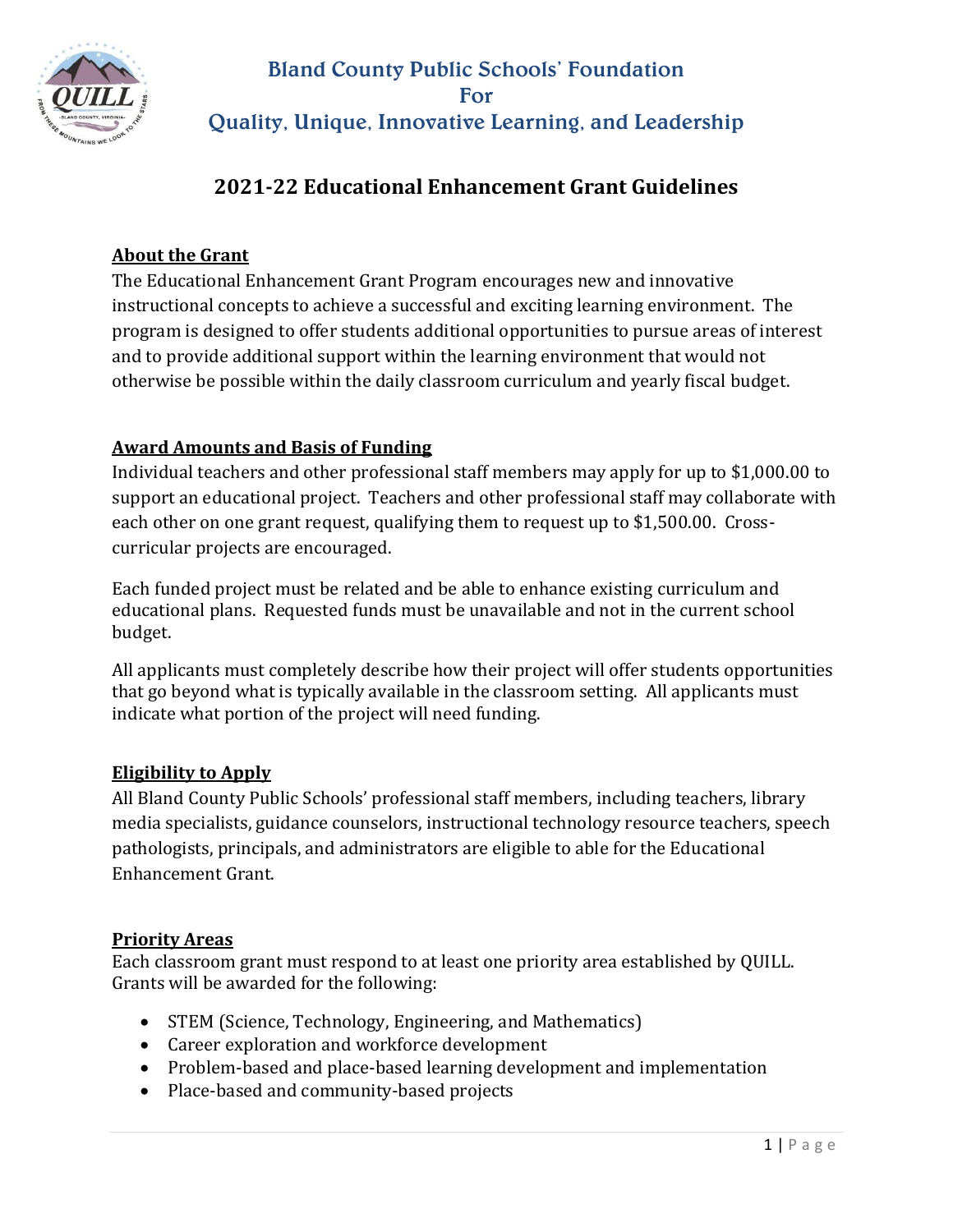

# Bland County Public Schools' Foundation For

# Quality, Unique, Innovative Learning, and Leadership

- Technology integration with focus on student involvement
- Fine arts
- Hands-on learning opportunities and modules
- Creative and expository Writing
- History and social sciences
- Vocational-technical skills and training
- Family-oriented programs to encourage partnerships between families and schools
- Student health and wellness
- Before and after school programs to provide additional instruction
- Teacher and staff support, which would enable funding for administrators to provide staff recognition that would not otherwise be funded.
- Professional Development that would not otherwise be funded.

#### **Guidelines**

- Only one grant request per individual or individuals (applicant and co-applicant(s)) per year will be funded by QUILL.
- Projects relating to health, wellness, and physical fitness of the entire student body are encouraged; however, competitive sports will not be funded by QUILL.
- Curriculum-based field trips may be funded, but only when they are a balanced component of a larger classroom-based project, which includes hands-on activities. In addition, due to the limited funding available for the Educational Enhancement Grant Program, QUILL will ONLY fund the cost of admission tickets and transportation.
- All funds awarded by QUILL must be used as documented in the submitted budget. Any funds not used in the project MUST be returned to the QUILL Foundation.

#### **Goal(s), Objectives, and Expected Outcomes**

Each funded Educational Enhancement Grant shall have clearly stated goals, objectives, and expected outcomes. There are four components to the grant application, which are:

- **Goal(s):** A broad statement, which indicates what is hoped to be accomplished with the classroom project.
- **Objectives:** SMART (Specific, Measurable, Achievable, Realistic, Time-Bound) In other words, how will the stated goal(s) be accomplished or how will the grant help assist with accomplishing the stated goal(s).
- **Anticipated Measurable Outcomes:** List indicators that will measure the success of the project.
- **Results:** A statement reporting how well the project met the anticipated objective(s). This section will be completed in the **Final Report**.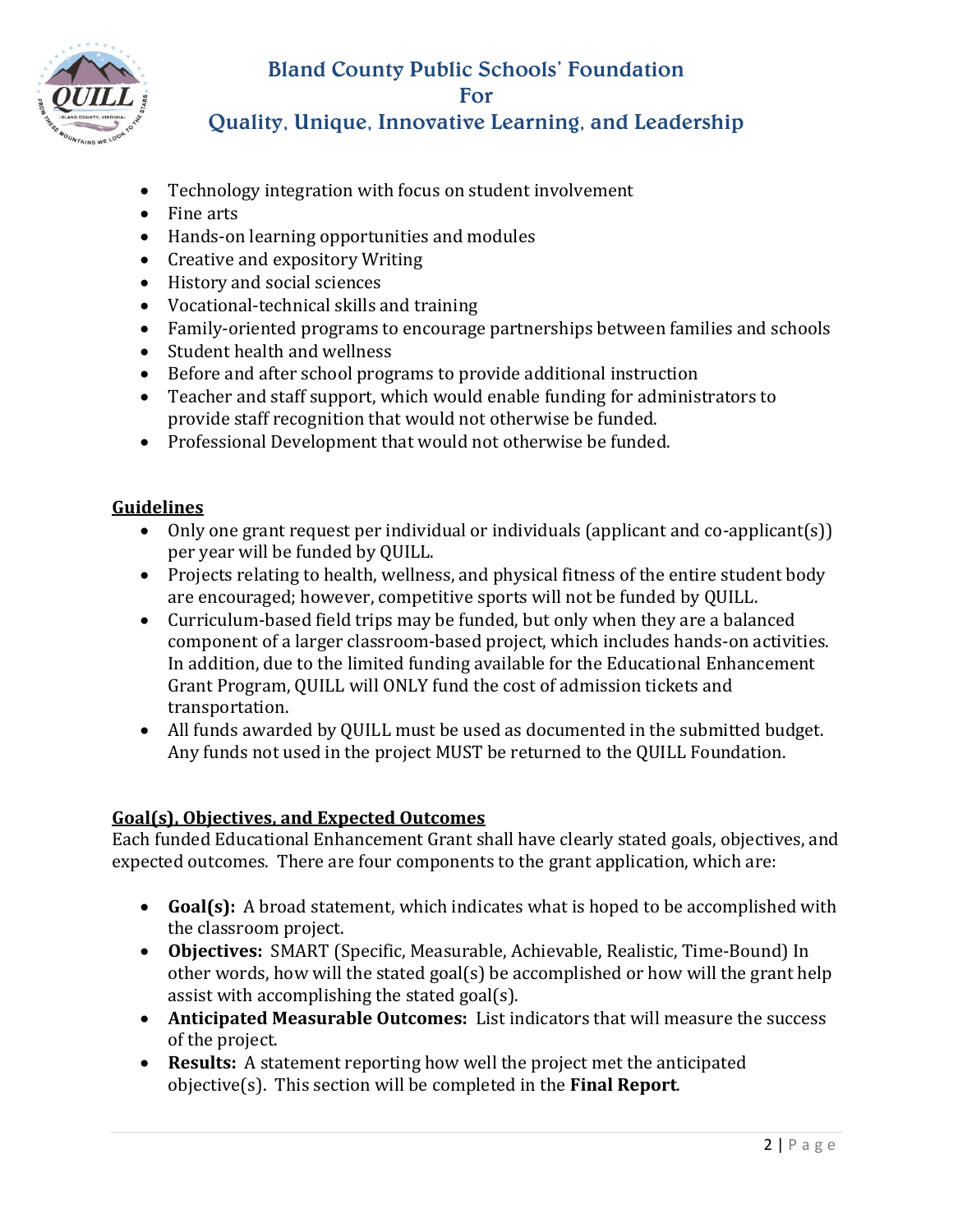

# Bland County Public Schools' Foundation For Quality, Unique, Innovative Learning, and Leadership

Please complete the first two columns of the spreadsheet and submit them with your application. The third column of the spreadsheet will be used to record the results at the conclusion of the project. Please do not complete the third column until have the project has been finished. **Please retain a copy of the application and budget worksheet to submit at the end of the academic year, with the third column completed.**

#### **Budget Worksheet**

All applicants are required to complete the Grant Budget Worksheet, documenting the cost of the proposed project. All costs associated with the project must be listed, including any shipping and handling costs. Please retain all invoices and receipts, or copies of all invoices and receipts, as documentation and submit them with the final report. If the project costs are greater than the grant funds requested, the applicant must document how the remainder of the necessary funds will be provided. QUILL will not fund any projects where all of the necessary resources and costs are not properly documented.

#### **Due Date**

The due date for grant application submissions will be **Monday, November 15, 2021, at 5:00 pm**. Grant applications must be completed and sent to BCPS-QUILL at [quillfoundation@bland.k12.va.us.](mailto:quillfoundation@bland.k12.va.us)

## **Review and Award Process**

The QUILL Foundation Board Members will review and score all grants that have been submitted and will select the projects that best meet funding criteria and guidelines. Grant applicants will be notified of decisions by the foundation in November 2019. All funding will be awarded at the discretion of the QUILL Foundation Board of Directors. All decisions made by the QUILL Foundation are final.

## **Reporting**

- Upon receiving funding, each grant recipient (grantee) will be required to complete the reporting forms and return them to the QUILL Foundation. The report will provide documentation of the progress and completion of the project. The report will enable the grantee to describe how goals were met and how the project impacted students.
- Students involved in activities provided through grant funding shall provide feedback regarding the activities set forth within the grant. Pre-Kindergarten through second grade students shall complete the feedback via a classroom